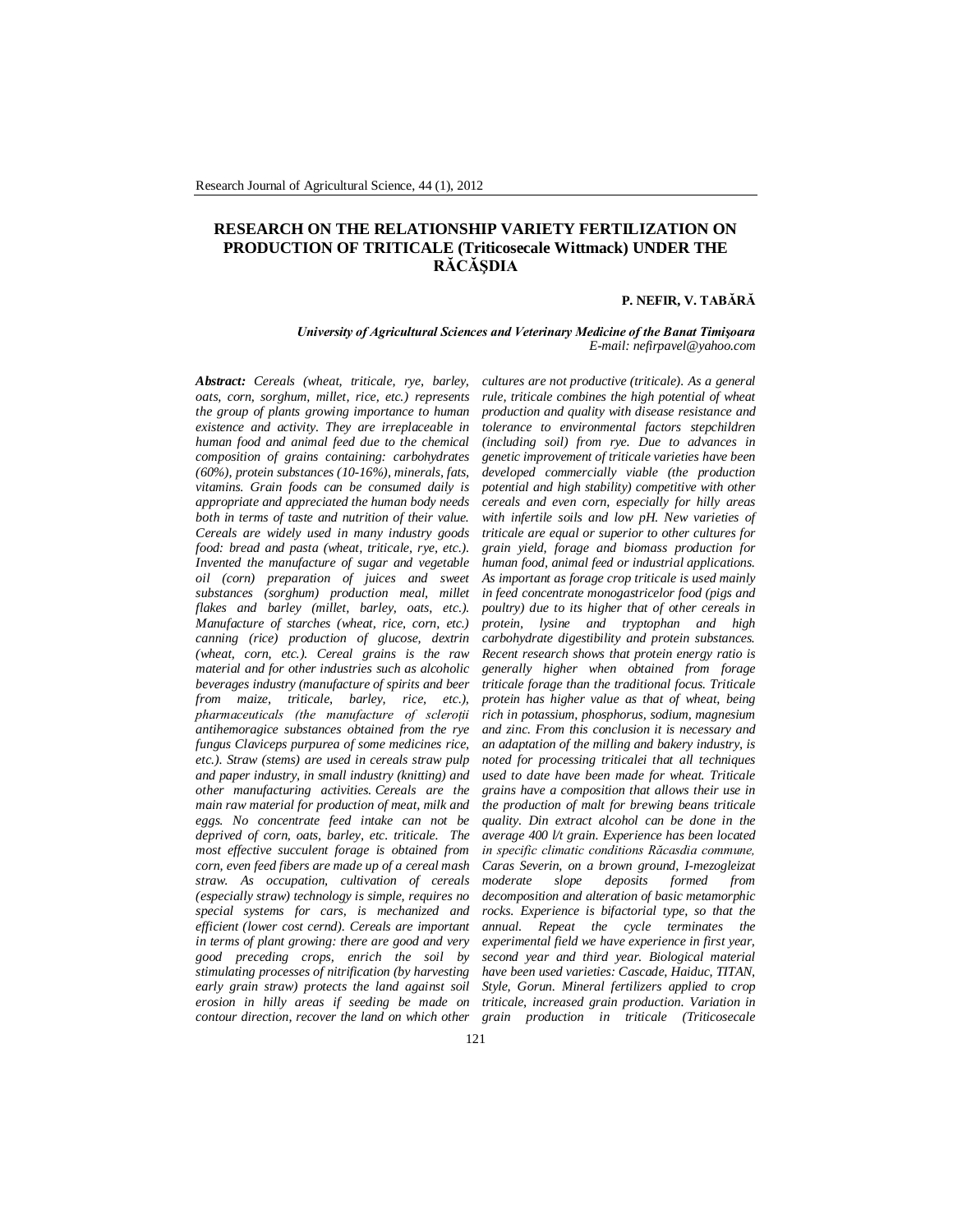Research Journal of Agricultural Science, 44 (1), 2012

*Wittmack) vary depending on variety and the influence of fertilization. The results of this study are part of a doctoral program, with as theme: "Research on crop production potential of triticale university professor Valeriu Tabara.*

*(Triticosecale Wittmack)" funded by the Ministry of Education Youth and Sports Research by IOD U.S.A.M.V.B. Timisoara under the distinguished* 

*Key words: triticale, variety, fertilization, production.*

### **INTRODUCTION**

Although triticale species had a short development being created by a man recently became an important cereal in the world occupying about 4 million ha, of which over 70% in Europe. New varieties of triticale are equal or superior to other cultures for grain yield, forage and biomass production for human food, animal feed or industrial applications. Cereal grains for feeding humanity provides 55-60% of total calories consumed, 60% protein, 15% from fat and 70% from carbohydrates. In human nutrition it provides over 90% of calories from 30 species of cultivated plants. Products food grains can be consumed daily is appropriate and appreciated the human body needs both in terms of taste and nutrition of their value. Cereal grains is the raw material for other industries such as alcoholic beverages industry (manufacture of spirits and beer from maize, triticale, barley, rice, etc.), pharmaceuticals (the manufacture of scleroţii antihemoragice substances produced by the fungus *Claviceps purpurea* rye, rice, etc. of drugs). Straw (stems) are used in cereals straw pulp and paper industry. in small industry (knitting) and other manufacturing activities. industry, in small industry (knitting) and other manufacturing activities.

 Cereals are the main raw material for production of meat, milk and eggs. No concentrate feed intake can not be deprived of corn, oats, barley, etc. triticale The most effective succulent forage is obtained from corn, even feed fibers are made up of a cereal mash straw. Among cereals are good honey plants (corn). Debris from the manufacture cereals (bran, marcs, etc.) is an excellent feed and not least the secondary production of cereals (straw, stems) is used as bedding or even feeding. Recently gaining worldwide cultivation of cereals in the energy (sorghum as energy green mass), and the cultivation of grain for biofuel production (triticale, corn, etc.). Cereals are a rich source of trade. Physical and chemical characteristics of grains allow their transport over long distances and keeping them without much difficulty. You can eat in the harvest, or after several years without spoiling or significantly change their nutritional qualities. Interaction strongly influences fertilization variety production.

# **MATERIAL AND METHODS**

Experience has been placed in specific climatic conditions Caras Severin Răcasdia village. Experimental field was located on a brown soil type, I-mezogleizat moderate slope deposits formed from decomposition and alteration of basic metamorphic rocks. Experience is bifactorial type, with annual repetition. Varieties: Cascade, Haiduc, Titan, Style, experience Gorun were used, and following fertilization systems.

Factor A - varieties of triticale used for zoning and their influence on grain production. A1-CASCADE A2-Haiduc A3-TITAN A4-STYLE A5-Gorun Factor B - influence fertilization system B1-unfertilized (N0P0K0) B2-N80P60K60 B3-N160P60K60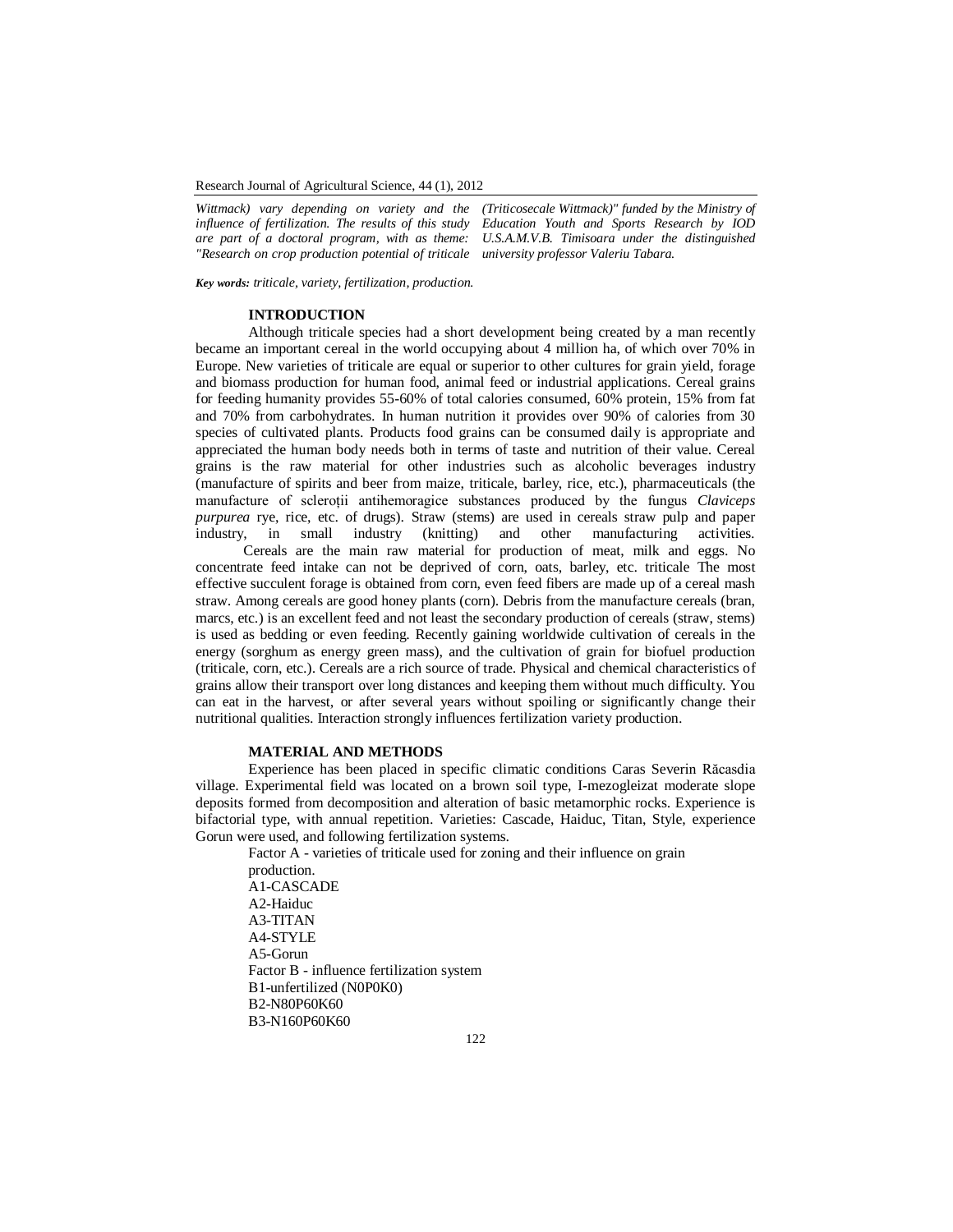#### **RESULTS AND DISCUSSIONS**

Table 1 presents results obtained from the interaction of variety production of planting density and fertilization level considered.

Among the three factors, variety and density play a role in increasing the triticale grain production in 2011 at Răcăşdia experimental Caras-Severin.

*Table 1*

Triticale production obtained under the influence of variety, density and fertilization in the experimental field from Răcăşdia in 2011

| Factor A<br>Variety                                   | <b>Factor B Fertilization</b> |           |            | A Factorial averages |      |           |              |  |
|-------------------------------------------------------|-------------------------------|-----------|------------|----------------------|------|-----------|--------------|--|
|                                                       | N0P0K0                        | N80P60K60 | N160P06K60 | Production<br>Kg/ha  | $\%$ | Diference | Significance |  |
| <b>CASCADOR</b>                                       | 4427                          | 4754      | 5949       | 5043                 | 100  |           |              |  |
| <b>HAIDUC</b>                                         | 4334                          | 5205      | 6099       | 5213                 | 103  | 130       |              |  |
| <b>TITAN</b>                                          | 4539                          | 5323      | 6375       | 5412                 | 107  | 369       |              |  |
| <b>STIL</b>                                           | 5792                          | 6080      | 6775       | 6216                 | 123  | 1173      | XXX          |  |
| <b>GORUN</b>                                          | 4375                          | 5188      | 5998       | 5186                 | 103  | 143       |              |  |
| Dl 5% -389 kg/ha;Dl1% - 611 kg/ha;Dl0,1% - 932 kg/ha; |                               |           |            |                      |      |           |              |  |

B Factorial averages

|                     | N0P0K0 | N80P60K60 | N160P06K60 |
|---------------------|--------|-----------|------------|
| Production<br>Kg/ha | 4693   | 5310      | 6239       |
| $\frac{0}{0}$       | 100    | 113       | 133        |
| Diference           |        |           | 1546       |
| Significance        |        | XX        | XXX        |

Dl 5% - 211kg/ha;Dl 1% -432 kg/ha;Dl 0,1% - 659kg/ha;

In Style has been a variety 6216kg/ha production is 5% higher than the production version is made witness to a production increase of 1173kg/ha provided statistically very semnifivativ.

The variety was a Titan 5412kg/ha production that made a positive difference from the control of production is not statistically.

Sowing density on the analysis of results shows that differences in production between variants is small as in the previous year.

Analysis of the production potential of the two variants fertilized production compared with control variant (N0P0K0) shows that all variants are considered superior to that witness experimental pot cheese in 2010.

The version N160P60K60 6239kg/ha achieved a production with a production increase of 1546kg/ha, being provided statistically very significant.

Production increase obtained in the variant fertilized with 80Nkg/ha (617kg/ha) is provided ststistic witness as distinct from production significantly.

Analysis results from the interaction of variety with the degree of fertilization shows that the highest grain yields are obtained from triticale variety in style, fertilization N160P60K60 - 6216kg/ha.

#### **CONCLUSIONS**

In the experimental field of Caras-Severin Răcăşdia there were good results in the production of triticale grains.

Climatic conditions during sowing and harvest were largely favorable influence on the level of grain yield in triticale.

The soil that was placed for nutritional support experience ensure good plant growth and development of triticale.